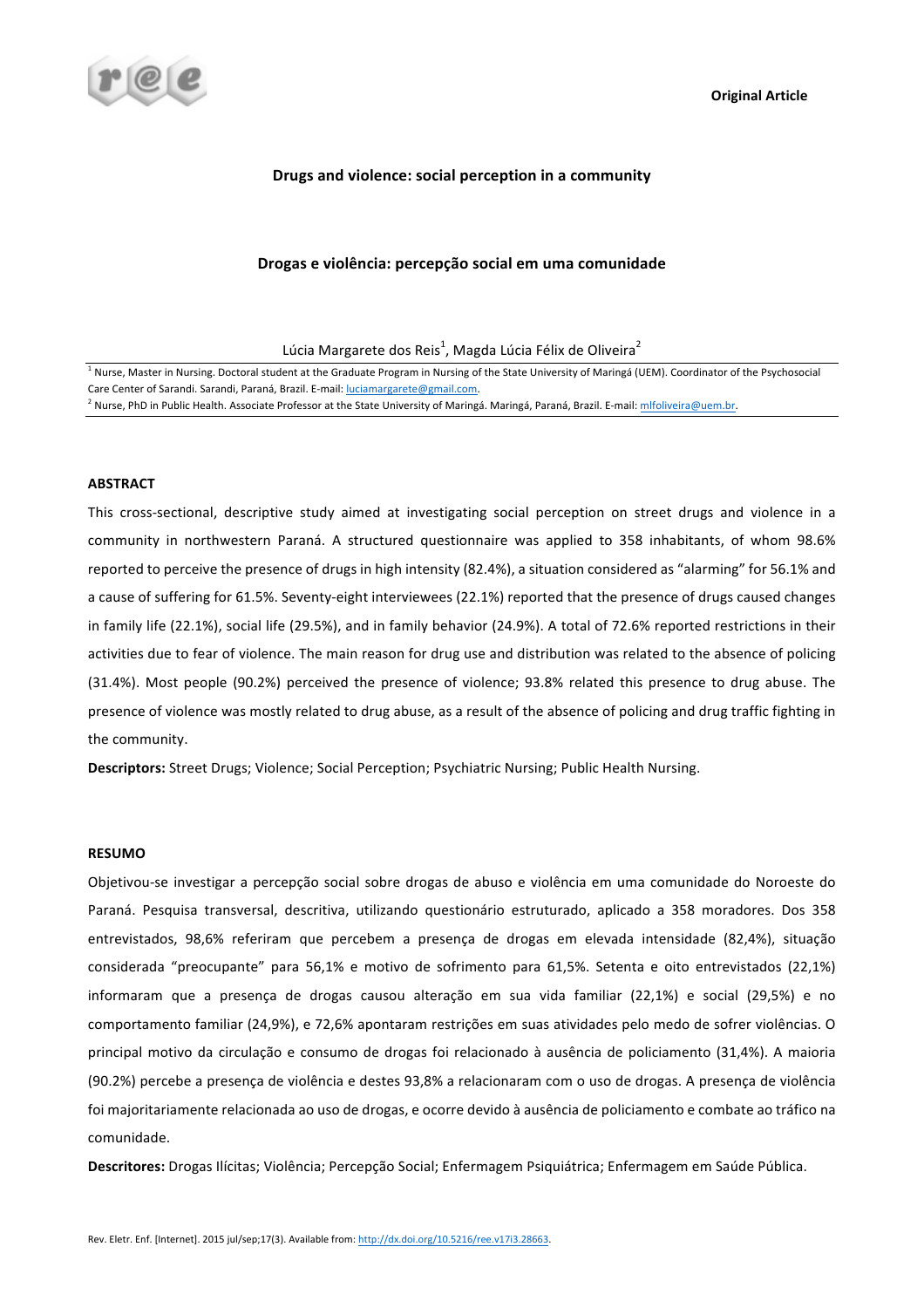#### **INTRODUCTION**

Street drugs are substances that alter one or more functions of the body once they enter it. Their use has been increasing since the 1990s and the consequences for individuals and society are deemed as a public health and social problem in Brazil and worldwide. The World Drug Report published in 2011 reveals that the number of users of these substances increased from 180 million people in 2009 to 210 million people in  $2010^{(1-2)}$ .

Increased drug use and consequently increased commercialization and/or illegal trade exposed community residents to the consequences of this context marked by social, economic, legal, and health problems involving violence and criminality, problems at work, and breakdown of families. Some communities are more exposed to street drugs and their impact, intensifying the perception and discussions on the existing social problems and the impact of drugs on the quality of life and health of the population $(3-6)$ .

A study conducted in cities of the state of Paraná found that due to the increased violence rates over the last two decades the inhabitants of the area believe that violence is closer to their everyday lives. Seven out of ten people feel less safe today in comparison to five years ago. The sense of threat is backed by statistics published by the regional print media, which point out increasing crime rates in the state over the vears<sup>(7)</sup>.

High homicide rates related to drug use and trade represent the tip of the iceberg of social violence. The perception of violence results from the recurrent exposure to violent images in the media and the witnessing of violence within the community, which strengthens the belief that violence is the natural and legitimate outcome for many social conflicts<sup>(8)</sup>.

The population receives information about violence related to drug trade/dealing and the dangers of drug abuse; on the other hand, they are exposed to sophisticated advertisements encouraging the use of alcohol and tobacco, which has been pointed out as precursors of the use of illicit drugs<sup>(9)</sup>. Given this

information ambiguity, the recognition of the social perception on the context involving street drug abuse and the influence of violence on the lives of people in the community becomes an important tool for the development of strategies to cope with this  $phenomenon<sup>(10-11)</sup>.$ 

Therefore, the present study aimed at investigating the social perception on street drug abuse and violence in a community.

### **MATERIAL AND METHODS**

A quantitative, descriptive, and cross-sectional study was conducted using a population-based household survey, in a city in the northwestern region of the state of Paraná. The study location site of this research was a housing complex built in the 1990s for low-income families whose heads of household were unemployed or had an income below the minimum wage at the time, and whose families consisted of five members, with or without blood ties.

Random probability sampling representing the 5,140 inhabitants was applied to establish the number of subjects with a level of confidence of 95%, sampling error of 0.05 and p value of 0.10. A population sample of 358 individuals resulted from this process; one resident aged 18 years or older was interviewed in each household. A reference system with in loco visits to the community was created using a three-stage system  $-$  random blocks, random households, and random respondents present at the household when the interviewer arrived.

The structured questionnaire included questions related to the socioeconomic profile of the interviewees and the perception on the presence of street drugs in the community and the consequences in the lives of the interviewees and their families. This questionnaire was developed based on the Social Perception Indicators System (SIPS - Sistema de Indicadores de Percepção *Social*) of the Institute for Applied Economic Research (IPEA - *Instituto de Pesquisa Econômica Aplicada*)<sup>(10)</sup>. The SIPS consists of a household survey conducted with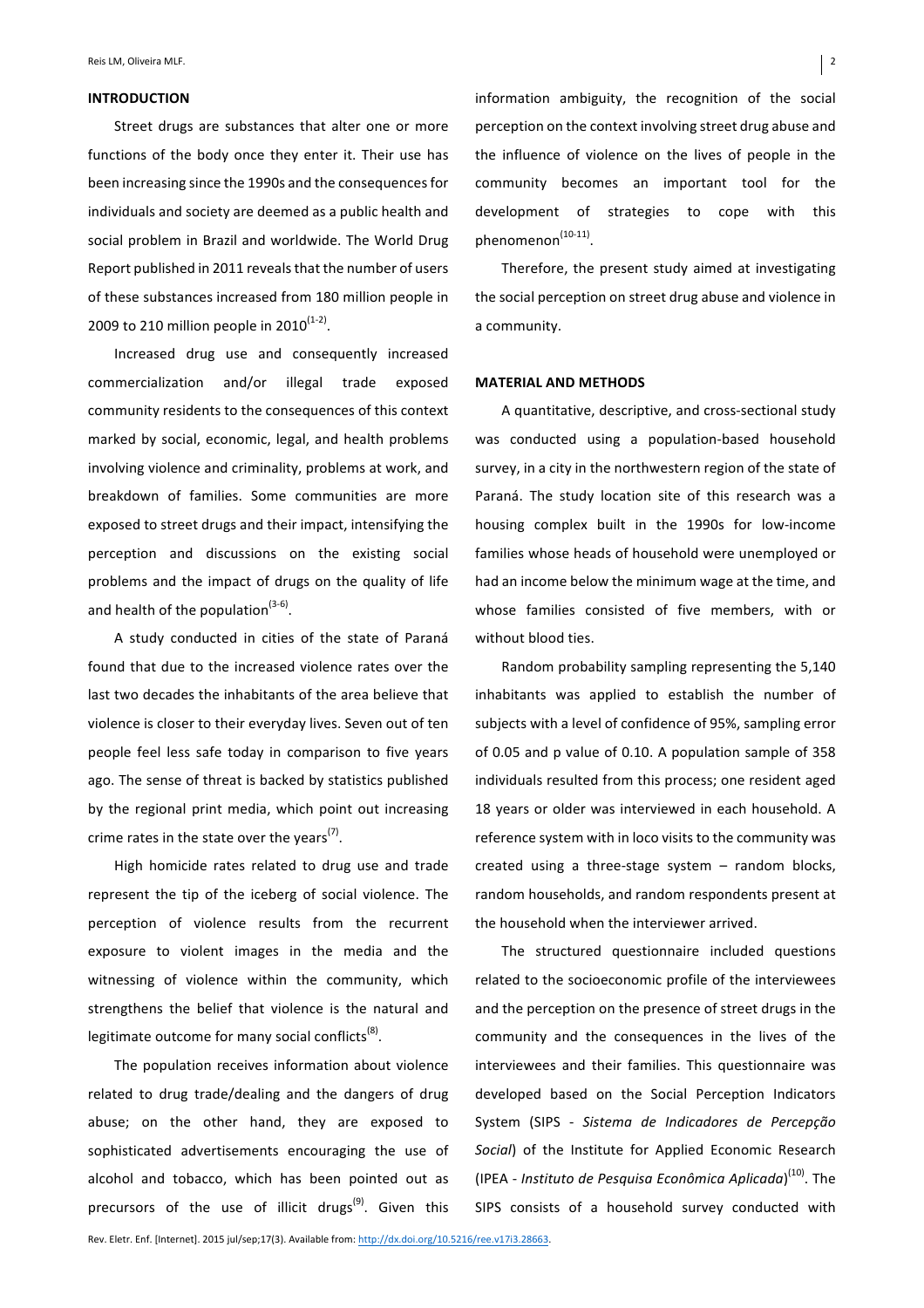Brazilian families aiming at understanding the social perception of the population on public goods and services offered in several areas and supporting analyses and decisions on the development, implementation and assessment of public policies<sup>(10)</sup>.

Data collection was conducted between May and June 2012. Data were compiled in a spreadsheet and data processing and analysis were performed in specific software. Statistical analysis consisted in describing the data through simple descriptive analysis (absolute/relative frequency and calculation of means).

The research project was submitted and approved (6799/2012) by the Human Research Ethics Committee of the State University of Maringá. The individuals only participated in the research once they had signed a free and informed consent form.

#### **RESULTS**

#### **Characterization of the study participants**

The mean age of the interviewees was  $43.9 \pm 15$ years. Most were female (68.2%) and had between 9 and 11 years of schooling, that is, up to middle school (36.3%).

The mean family income of the interviewees was R\$1,602.00, ranging between R\$70.00 and R\$10,000.00, considering the current minimum wage of R\$622.00. A total of 163 interviewees (45.5%) reported having a family income below two minimum wages (R\$1,244.00). Most of them (53.6%) reported to be employed or developing independent activities as an income source, although unemployment was reported by 12.9%.

Of the 244 interviewed women, 29.9% reported to be housewives, that is, they worked exclusively for their own families, having no paid work. Women represented 78.3% of the 46 unemployed individuals, as 36 women reported to be unemployed.

The mean time of residence in the community was 14.3  $\pm$  5, ranging between 6 months and 20 years. Most of the residents (89.1) lived in a permanent neighborhood for more than 6 years.

# Social perception of the presence of street drugs and **violence in the community**

Of the 358 interviewees, 98.6% reported to perceive the presence of street drugs in the community in distinct levels of intensity. Most of these reported to perceive the existence of drugs in high intensity (81.3%); 13.1% reported moderate intensity, 2.8% reported low intensity, and only 10 respondents (2.8%) reported not knowing the intensity of the presence of drugs and the perception of absence of street drugs in the community.

When questioned about changes in family and social life and the influence on everyday life caused by the presence of street drugs in the community, 56.1% of the interviewed residents reported that this presence was deemed "disturbing", representing a cause of suffering for 61.5% (Table 1).

The presence of street drugs in the community interfered with family  $(22.1\%)$  and social  $(29.5\%)$  life as well as with family behavior (24.9%) of the interviewees  $(Table 1).$ 

Although the perception of the presence of drugs in the community was deemed as having low intensity by 15 interviewees (4.2%), five of them reported that the presence of drugs in the community was "disturbing", and eight residents reported that such presence caused suffering (Table 1).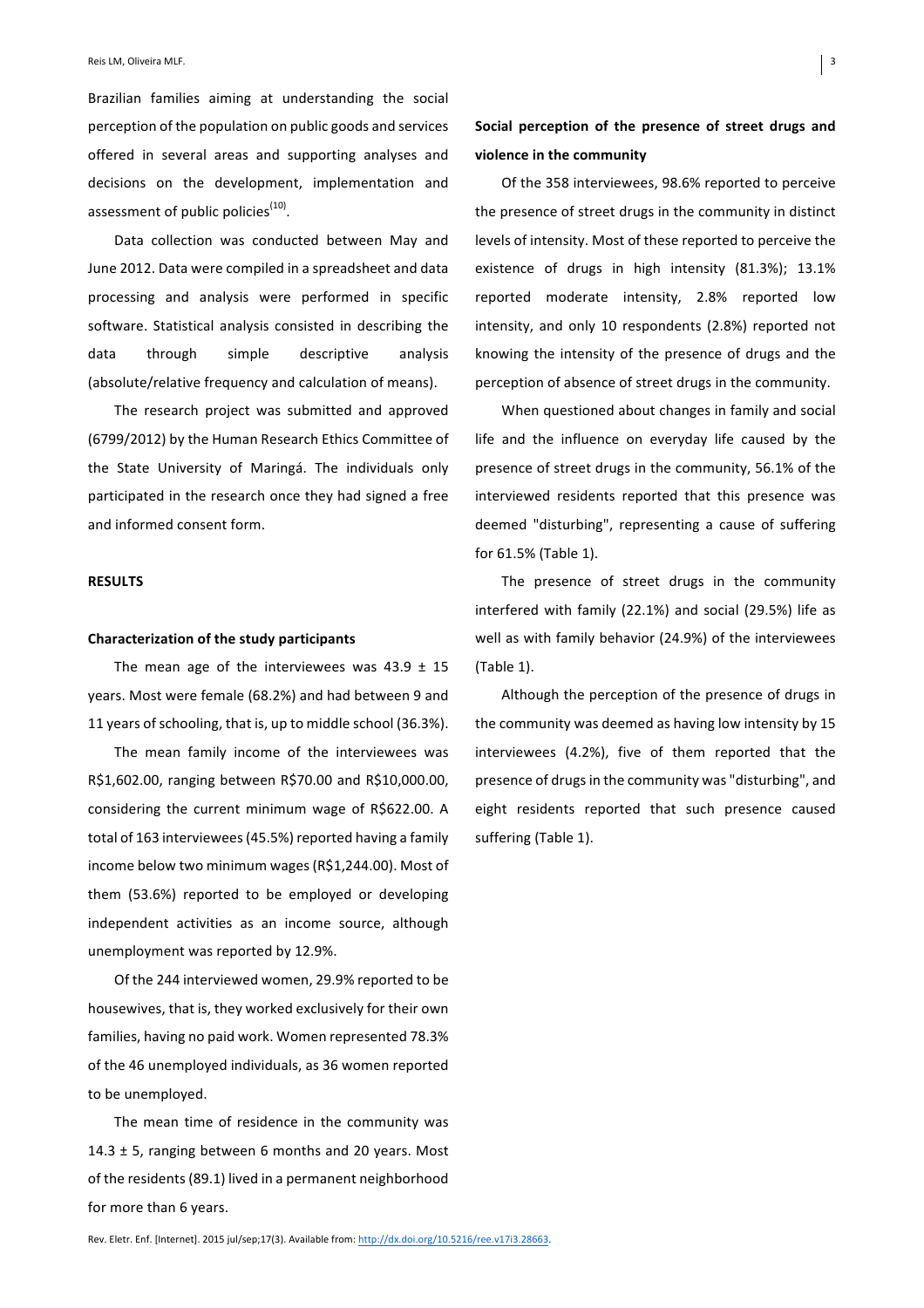|                                          | consequences in the lives of the interviewees and their families. Maringá, PR, Brazil, 2012. |                       |      |                          |      |               |      |
|------------------------------------------|----------------------------------------------------------------------------------------------|-----------------------|------|--------------------------|------|---------------|------|
|                                          | Intensity of the presence                                                                    | High/Moderate (n=338) |      | Low/Does not know (n=15) |      | Total (n=353) |      |
| Consequences <sup>1</sup>                | of drugs                                                                                     | N                     | %    | N                        | %    | N             | %    |
| <b>Discomfort</b>                        |                                                                                              |                       |      |                          |      |               |      |
| Yes                                      |                                                                                              | 193                   | 57.1 | 5                        | 33.3 | 198           | 56.1 |
| No                                       |                                                                                              | 145                   | 42.9 | 10                       | 66.7 | 155           | 43.9 |
| Suffering <sup>2</sup>                   |                                                                                              |                       |      |                          |      |               |      |
| Yes                                      |                                                                                              | 209                   | 61.8 | 8                        | 53.3 | 217           | 61.5 |
| No                                       |                                                                                              | 129                   | 38.2 | 7                        | 46.7 | 136           | 38.5 |
| Interference in family life <sup>3</sup> |                                                                                              |                       |      |                          |      |               |      |

Yes 77 22.8 1 6.7 78 22.1 No 261 77.2 14 93.3 275 77.9

Yes 102 30.2 2 13.3 104 29.5 No 236 69.8 13 86.7 249 70.5

Yes 87 25.7 1 6.7 88 24.9 No 251 74.3 14 93.3 265 75.1

Table 1: Distribution of interviewed residents according to the perception on the presence of drugs in the community and the

 $1$  Refers to closed-ended questions made to the interviewees with two options of answers: yes or no.

 $2$  Interviewees reported discomfort or unhappiness due to the presence of drugs in the community.

 $3$  Changes in family relationships among family members.

**Interference in social life**<sup>4</sup>

**Changes in the family dynamics**<sup>5</sup>

 $^4$  Interruption of social activities, such as leaving home, talking with neighbors, going to the grocery in the community.

 $5$  Changes in family dynamics, such as failing to have leisure activities or other family activities.

In relation to the use of drugs and violence, most residents (90.2%) reported to perceive the presence of violence in the community. Of these, 93.8% related it to the presence of street drugs.

Of the 358 interviewees, 8.7% had suffered violence in the community; women represented 74.2% of such respondents. Among the types of violence reported by the interviewees, physical aggression (38.7%) and robbery (35.5%) represented the most reported types of violence, although verbal threats (19.4%) and attempted murders (6.4%) were also mentioned.

Fear of suffering violence in the community was reported by 79.6%, including robbery (33.8%), stray bullets (17.0%), murder (15.9%), physical aggression  $(10.9\%)$ , and sexual violence  $(2.0\%)$ .

When questioned about daily activities, 72.6% reported to avoid activities such as arriving or leaving home at night (58.5%), leaving home at any time of the day (30.0%), going to parties and pubs in the community (2.7%), and talking to drug users (8.8%).

The profile of the interviewees corresponds to young adult women at working age having studied up to middle school following major sociodemographic characteristics in the Brazilian population $(12-14)$ .

The mean family income of the interviewees was lower than the mean household monthly income of the Brazilian population (currently R\$2,419.00). The percentage of respondents that had paid jobs in formal or informal sectors was also lower than that found for the Brazilian population (54.2%). For the women, the percentage of interviewees that reported to be unemployed (78.3%) was higher than that found for the Brazilian female population  $(59\%)^{(15)}$ .

The mean time of residence in the community was 14.3 years, indicating the existence of ties of the interviewees with their neighborhood and the social apparatus. This might ensure a higher reliability of the answers. However, the long period of acquiescence with situations of violence may lead to a banalization of this problem in the community.

The results of the present study point out a high social perception of the presence of drugs in the community,

## **DISCUSSION**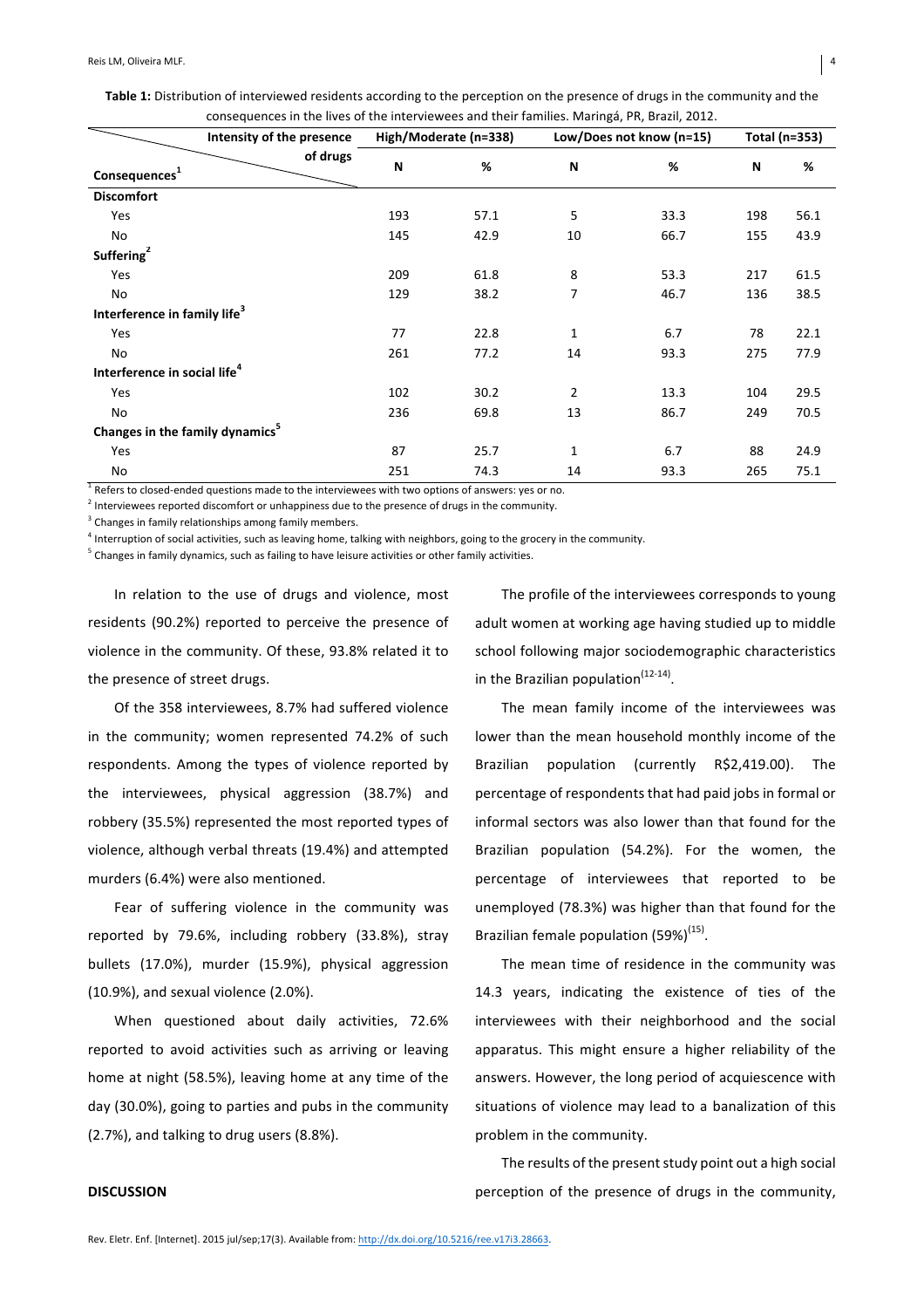although with different levels of intensity. Most respondents reported to perceive the presence of drugs in the community with moderate to high intensity, indicating a strong circulation and use of street drugs in the neighborhood.

A study conducted using registration forms of families used by the teams of the Family Health Program in the region of the community pointed out drug abuse in daily life. Alcohol and tobacco occupied the third and fourth spots, respectively, among the most recurrent problems, thus confirming the strong presence of street drug abuse in the studied community<sup>(16)</sup>.

It is noteworthy that the strong presence of street drugs in this community negatively affected the lives of most interviewed residents. They were found to be worried about the presence of street drugs as this fact represents a cause of suffering. Furthermore, the results of the study showed that although the respondents pointed out low-intensity presence of street drugs in the community, they reported the same influence of such drugs in their lives.

Preoccupation and suffering caused by this presence may be a consequence of the daily living or observation of people using drugs as well as experiencing the negative effects of such use. It is important to mention that the concept of suffering derived from subjective assumptions; the interviewees provided their answers according to their perception on this term. It is known that the presence of street drugs generates devastating consequences for the user, family, and community where the individual is inserted, usually causing changes in the communities and family behavior<sup>(3-4)</sup>. However, it was observed that in this situation considered by them as disturbing, in general the interviewees did not change their family and social lives or the family behavior due to the presence of street drugs in the community. In turn, those who reported influence of street drugs on their daily lives reported more significant changes in relation to social living in the community.

According to the respondents, the lack of policing as public safety apparatus was the most mentioned reason for the intense circulation and use of drugs in the community. The family component and social determinants were also mentioned as reasons for the circulation and use of drugs.

The presence of drugs in the community is associated with the absence of public policies to combat drug use and to unfavorable socioeconomic factors, such as inadequate housing, low educational level, unemployment, and poverty  $-$  factors present in the studied community<sup>(17)</sup>. Impoverishment of families represents an additional risk as the loss of consumption capacity may lead young people to criminality and drug use, considering that illegal drug trade represents an income source in which violence is usually adopted to resolve conflicts and expand the participation in the  $market^{\left(18-19\right)}$ 

Access to firearms and the restriction of internal rules to the "communities" facilitates the association of illegal drug trade activities with other types of crimes, such as theft, robbery, and kidnapping, in order to expand the potential income of criminals. The raised money ensures immediate enjoyment of basic goods to the "social" life of young suburban individuals: sophisticated shoes/sneakers, high-end mobile phones, branded clothes, and possibly motorcycles and cars with shining accessories and sound systems<sup>(20)</sup>.

Regarding the relation between drug use and violence, the interviewees also reported an intense presence of violence in the community. This result confirms the research conducted by the Paraná Research Institute in the state of Paraná, which also identified the perception of violence in the communities associated with the use of street drugs; 47% of the 1,505 interviewees reported the use of street drugs as the most important factor related to violence<sup>(7)</sup>.

In Brazil, violence and traumatic injuries represent predominant causes of morbidity and mortality of the population since the decade of 1980; by 2007 they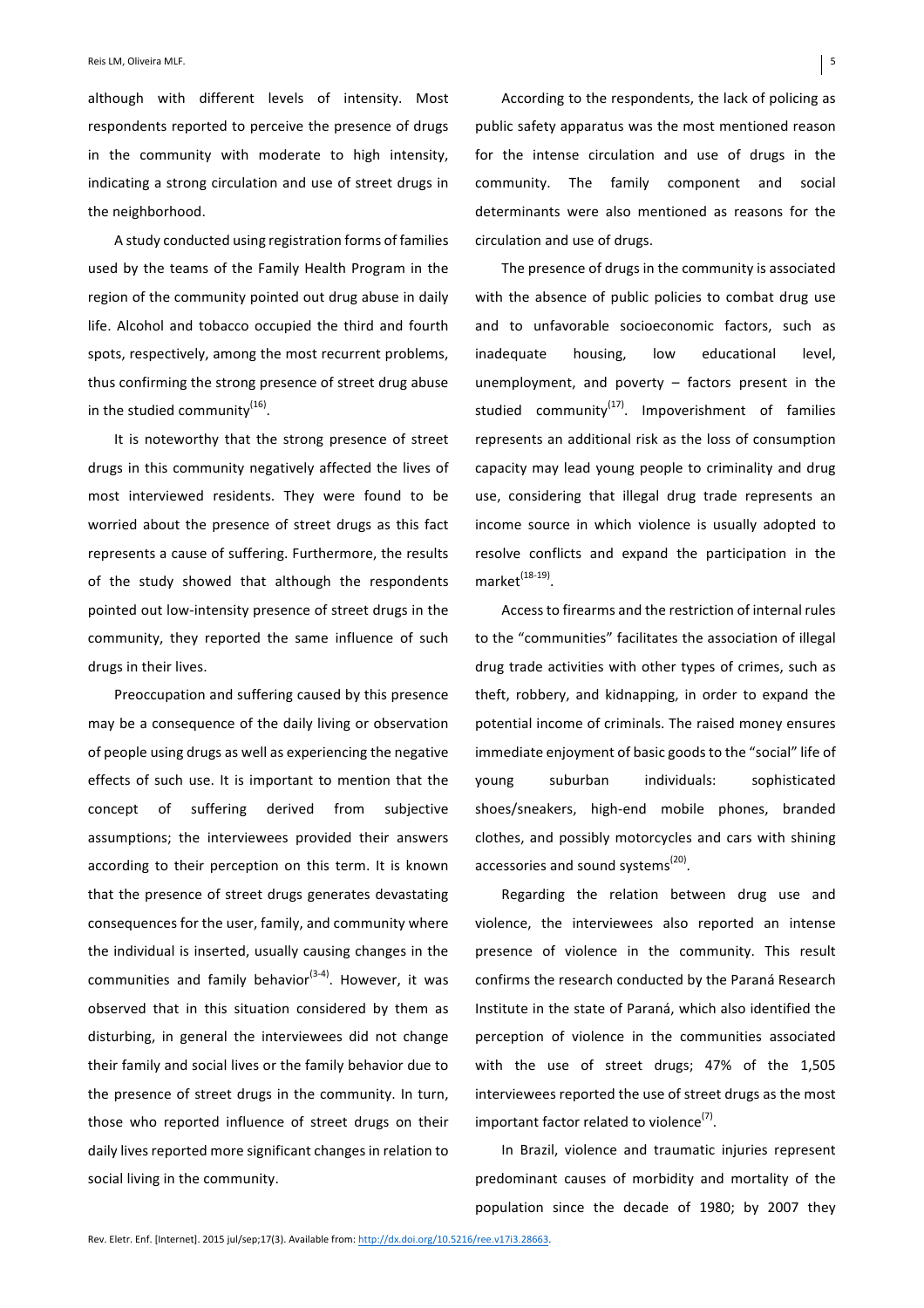represented 12.5% of the deaths, particularly among young men (83.5%). The pattern of occurrence of trauma in Brazil is not different from other Latin American countries, as most deaths are caused by homicides or related to traffic collisions<sup>(21)</sup>.

The association between alcohol and other drugs and increased urban violence is reported as a causal factor of trauma from accidents and aggression, as street drug users present impulsive and risk-taking behaviors that, in combination with a violent environment, increase the probability of experiencing or witnessing traumatic  $events<sup>(21)</sup>$ .

When questioned if they were victims of violence in the community, 8.7% of the respondents answered affirmatively; most victims of such violence were women. Physical aggression was the most reported type of violence. In Brazil, data collected by the Notifiable Diseases Information System (SINAN) of the Ministry of Health reveals that most victims of violence in the country consists of women, and physical aggression is emphasized among the main types of violence, with 78.2% of the cases, similarly to data found in the studied community<sup>(22)</sup>.

According to results found in the studied community, the presence of violence in the community generates a sense of insecurity and fear in the individuals who live in this context. In communities with intense cultural pressure to keep drug use and trade swept under the carpet or simply accept it as "natural", small acts of violence are unlikely to be fully reported. The victims may be reluctant to discuss violent experiences not only for shame or taboo, but also because of fear $^{(20)}$ .

Fear of dying was often reported by the interviewees, expressed by the types of violence related to "stray bullet" and attempted murder. The results of the SIPS 2012 also pointed out this typology of violence indicating that 62.3% of the 2,888 interviewees reported to fear being victims of armed robbery and attempted murder  $(62.4\%)^{(10)}$ .

The population is often exposed to negative impacts of violence both in the community and through the media, which has been emphasizing the magnitude of the impact of violence on individuals and society. The several forms of violence  $-$  murders, gunfire, kidnappings, violence against children and young people  $-$  gain visibility and dissemination in the media. Such exposure of the individual to violence in the media may generate a sense of fear of being a victim of violence<sup>(23)</sup>. The interviewees reported that the fear of robbery, fear of stray bullets and attempted murder may be a result of the exposure to violence in the community; on the other hand, these fears may result from the frequent exposure to violence from information provided by the media that

Even with a high level of subjectivity, fear is an indicator that affects the quality of life of the population influenced by the perception of the level of threat that such violence occurs in  $fact^{(10)}$ . Thus, the impact of violence usually presents negative effects in their development, particularly for young people. For adult and elderly individuals it causes behavioral changes as well as changes in lifestyle $^{(24)}$ .

are accessible to the society.

The results of the study also showed that when questioned if they had suffered changes in their family and social life or in the family behavior as a result of the presence of street drugs in the community, most interviewees answered negatively. However, when questioned about the activities that they avoid due to fear of violence in the community, most respondents reported to avoid performing some activities in the community, especially leaving home at night; and some respondents reported to avoid leaving home at any time. Such situation indicates that the residents did not change their lives as a result of drug abuse; they changed their lives because of the violence related to such use.

The results of the study in the community corroborate the results found in a study conducted by the Paraná Research Institute and published in regional print media. In the state of Paraná, seven out of ten people feel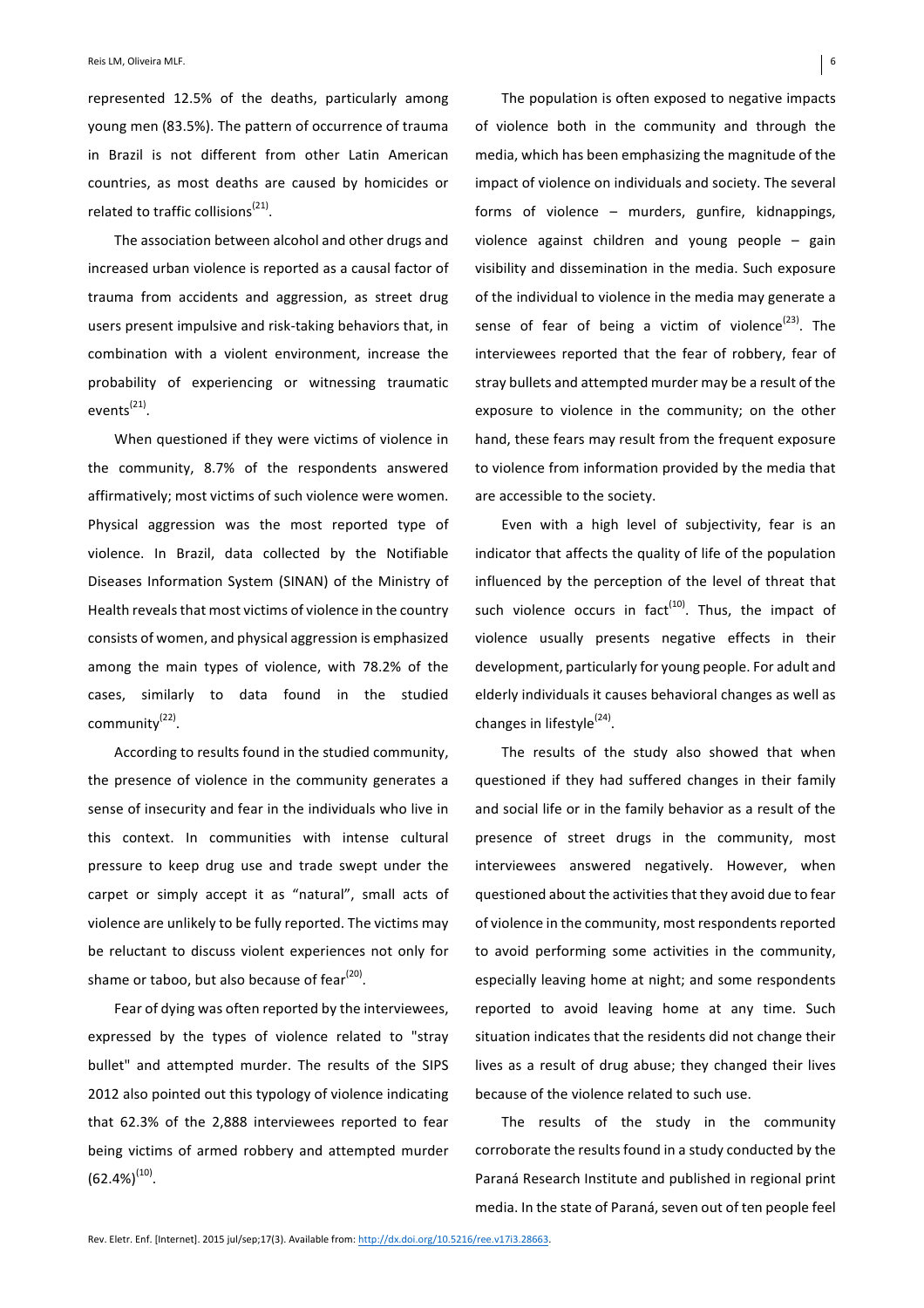less safe today in comparison to 5 years ago. The most avoided activity in the community because of fear of violence was walking in dark streets, represented by 25% of the 1,505 interviewees<sup>(7)</sup>.

Given this information, it is possible to conclude that the circulation and use of street drugs are present in the studied community and in other communities in the state. Moreover, the presence of drugs causes changes in the lifestyle, but violence is the triggering factor of changes in the everyday life of the interviewees.

#### **CONCLUSION**

The results point out that the high presence of drugs in the community has negative impacts on the life of residents, leading them to confinement as a result of fear of violence and restrictions on work for women that quit their jobs to take care of the household, and reduced everyday activities that demand displacement of the residents through the streets, especially at night.

The absence of policing and illegal trade fighting in the community was considered the reason for the intense circulation and use of street drugs, and the presence of violence in the community was mainly related to the use of drugs.

Although the study was conducted in a community with a high perception of drug use and violence, it is not possible to conclude that the results are representative of other communities in the state of Paraná and in Brazil, as social perception is affected by local culture and subjectivity of the individuals. However, it reinforces the negative influence of drug use and violence in the lives of individuals as well as the need for further studies addressing the impacts of drug use on families and society.

In addition, it is necessary that health professionals develop strategies to prevent drug use and to empower the population to live in the context of street drugs and violence. Nursing professionals are key players in this process as they have more contact with the community, facilitating the identification of problems and the approach to the theme.

#### **REFERENCES**

1. Jang HS, Kim JY, Choi SH, Yoon YH, Moon SW, Hong YS, et al. Comparative analysis of acutetoxic poisoning in 2003 and 2011: Analysis of 3 academic hospitals. J Korean Med Sci, 2013;28(10):1424-30.

2. United Nations. World drug report 2013. New York: United Nations Office on Drugs and Crime; United Nations; 2013. 151 p. Relatório final. [acesso em 05 mai 2015]. Disponível: http://www.unodc.org/unodc/secured/wdr/wdr2013/World\_D rug\_Report\_2013.pdf. 

3. Fertig A, Souza LM, Schneider JF. O cotidiano de familiares de usuários de crack: uma análise reflexiva. Rev enferm UFPE [Internet]. 2013 [acesso em: 25 mai 2015];7(esp):5726-32. Disponível em:

## http://www.revista.ufpe.br/revistaenfermagem/index.php/revi sta/article/view/4837/pdf\_3497

4. Marín-León L, Oliveira HB, Barros MBAo, Dalgalarrondo P, Botega NJ. Percepção dos problemas da comunidade: influência de fatores sócio-demográficos e de saúde mental. Cad. Saúde Pública, 2007; 23(5):1089-1097.

5. Otálvaro AFT, Álvarez GM, Velásquez TJD, Lugo ALH, Giraldo FLF, Suarez BAM et al . Calidad de vida de pacientes con dependencia a heroína de un centro de atención de

drogodependencias de Medellín (Colombia). Invest Educ Enferm. 2012;30(1):35-46. 

6. Seleghim MR, Galera SAF, Oliveira MLF. Pesquisa com Usuários de Crack e seus Familiares: Análise de uma de uma vivência. Sau. & Transf. Soc. 2014;5(1):36-41. 

7. Brembatti K. No PR, 70% têm mais medo do que há 5 anos. Jornal Gazeta do Povo. 2011 maio 23; Paz tem voz: Caderno G. 8. Reis LM, Hungaro AA, Oliveira MLF. Políticas públicas para o enfrentamento do uso de drogas de abuso: percepção social em uma comunidade. Texto Contexto Enfermagem 2014;23(4): 1050-8.

9. Noto AR, Baptista MC, Faria ST, Nappo AS, Galduróz JCF, Carlini EA. Drogas e saúde na imprensa brasileira: uma análise de artigos publicados em jornais e revistas. Cad Saúde Pública, 2003; 19(1):69-79.

10. Instituto de Pesquisa Econômica Aplicada. Sistema de Indicadores de Percepção Social (SIPS) - Segurança Pública. Governo Federal. Secretaria de Assuntos Estratégicos da Presidência da República, 2012.

11. Marangoni SR, Oliveira MLF. Uso de *crack* por multípara em vulnerabilidade social: história de vida. Ciênc Cuid e Saúde. 2012;11(1):166-172.

12. Bernardy CCF, Oliveira MLF, Bellini LM. Jovens infratores e a convivência com drogas no ambiente familiar. Rev. RENE: